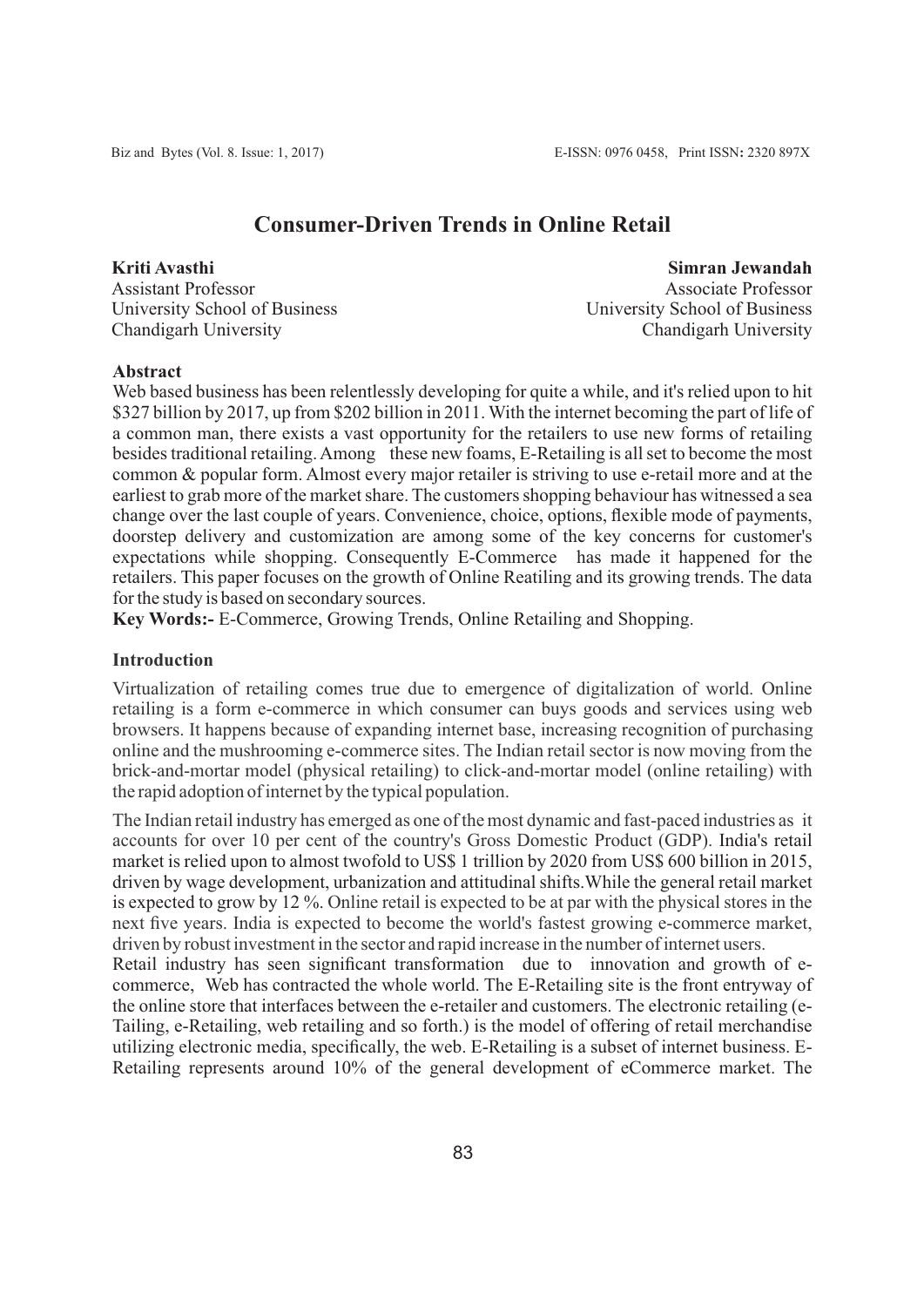development in the E-Retailing business sector is driven by the need to spare time by urban India. It is evaluated that 2.5 billion web clients, access to web has assumed a noteworthy part in developing the business markets. The Internet gives retailers an instrument for: widening target markets, upgrading buyer connections, developing product offerings, enhancing cost effectiveness, enhancing purchaser correspondences, and conveying tweaked offers. Evolving socioeconomics (young India), changing ways of life and presentation to the created markets give a fillip to E-Retailing industry

Online Retailing Defined According to Kotler et al. (2009) retailing includes all activities in selling goods or services directly to final consumers for personal, non-business use. Retailing can be broadly divided into two categories store and non-store retailing. Store retailing refers to all forms of retailing through physical establishments. It includes standalone retail stores or small convenience stores in residential areas, the specialty stores with narrow product lines, the departmental stores with wide product lines, supermarkets involving very large product lines with low cost, low margin high volume, self-serving stores like Walmart operational worldwide, Big Bazaar and Spencers in India. The other forms of stores may be discount stores, off-price stores and super stores etc. Non-store retailing could fall under three categories:

**Objectives of the Study:** The objectives of the study are two fold. Firstly, to study the growth of online retailing. Secondly,to explore the latest online retail trends in India.

The data for the study is based on secondary sources collected through journals, research studies, articles, business magazines, newspapers and internet websites.

**Growth of Online Retailing**

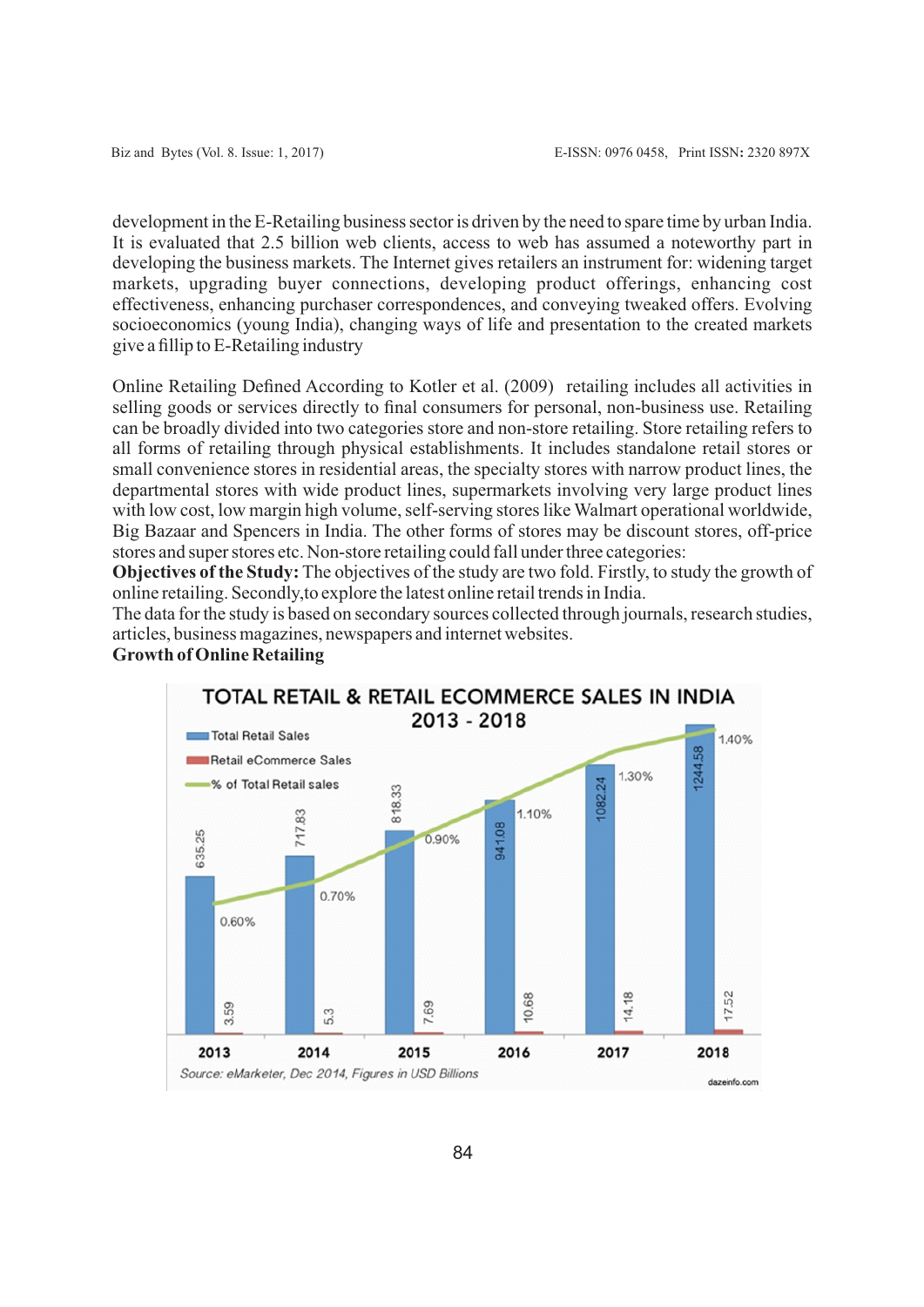The Total retail sales and online retail sales in India is measured from 2013 to 2018. For the year 2013 the total retail sales stood at 635.25 USD billions correspondingly for online retail sales were at at 3.59 USD billions. It picked up pace in retail business from 2015 and 2016, expected to grow rapidly in the year 2017 and 2018. The total retail sales stood at USD 941.08 billions congruently for online retail sales were at at 10.68 USD billions for the year ended 2016. The growth in the upcoming years for 2017 and 2018 on the basis of the current scenario seems to be positive and contribute significantly to the growth of online retail business. The total retail sales stood at USD 1082.2 USD billions congruently for online retail sales were at at 14.18 USD billions for the year ended 2017. The total retail sales stood at USD 1244.58 USD billions congruently for online retail sales were at at 17.52 USD billions for the year ended 2018.

The reasons behind the phenomenal growth of retail has been contributed by the factors such as: localization of content as a innovative tool, growth of internet facilities beyond metros, growth of mobile marketing, promotion of cashless transactions and increasing investments in logistics and warehouses.

## **Trends of Online Retailing in India**

The retail industry has witnessed significant transformation in the past year, be it innovating with technology, optimizing operations or experimenting with new retail formats.Some of the latestest trends are mentioned below

- · **Personalisation** -Customers today expect unique and customized shopping experiences – be it being greeted with personalized welcome messages, receiving tailored loyalty programs or intelligent preference based product recommendations.
- · **Predictive Analytics and Machine Learning**-Predictive analytics helps determine and deliver data-driven insights from the past and predict future customer behavior, so that retailers can precisely cater to customer needs. It can prove to be an an invaluable tool that retailers can leverage for a host of functions from optimizing pricing, to perfecting delivery, to personalizing customer service, to even improving the bottom line.Machine learning is already being used by some leading global retailers.
- · **Social Shopping**-The rise of the on-demand economy, where customers feel the need to purchase products that they see almost instantaneously has led social media platforms to incorporate instant shopping opportunities. The year 2015 saw popular social platforms open up shopping opportunities for their users. Pinterest, Twitter, Facebook, and YouTube all made their sites and apps more suitable for online commerce with the introduction of buy buttons.. Augmented Reality
- · **Augmented Reality (AR)** -is one of those technological advancements that is envisaged to have massive potential in the retail space. It allows retailers to connect with customers in the most immersive manner, be it inside the store or outside. From shopping aisles to product displays to even fully immersive stores, AR can help create a series of virtual assets for retailers, like never before

## · **The subscription economy**

The subscription model is changing consumers' approach to ownership – for younger shoppers in particular, attitudes towards owning things are changing, and a significant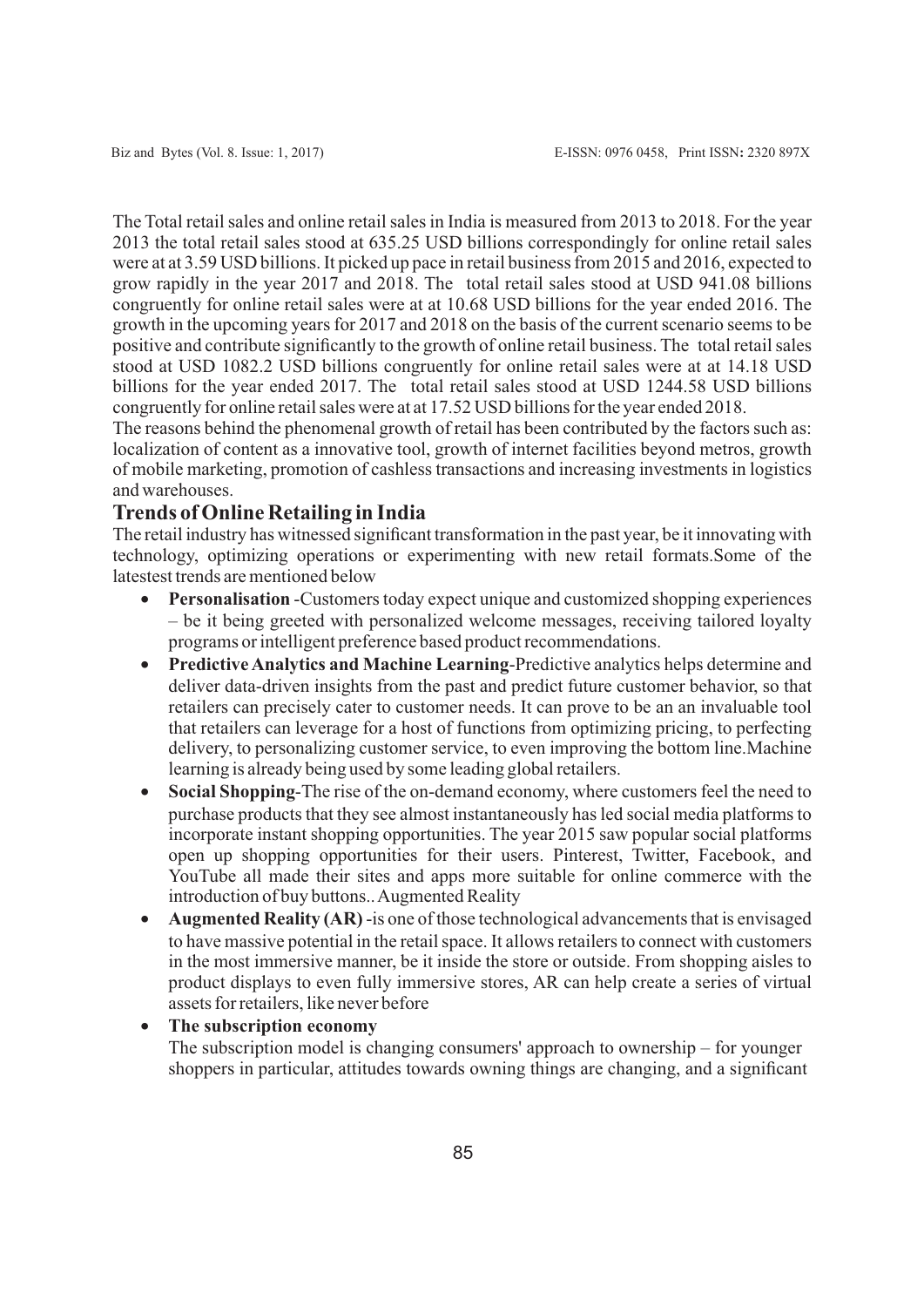number say they are interested in renting clothes and other products from high street brands.

## · **Delivery**

Crowdsourcing is helping to make delivery cheaper providing new services that tap into a freelance workforce or make use of journeys consumers are already making. Retailers are offering ever-quicker deliveries – as little as an hour for many.

## · **Personal Commerce**

People-centric retail models are emerging, specifically online-based services that are designed carefully around a particular individual. This idea of building an experience around a shopper's tastes is moving into the store environment.

## · **Social Influence**

A particularly fast-moving area - in the last six months, use of social media has continued to become more visual with pictures and video becoming more important. Networks are starting to provide consumer with ways to do buy directly on social channels, integrating commerce in a much more successful way.

## · **TV shopping reinvented**

Television is set to play a big role in commerce in the future, and the line between being a huge retailer and being a huge media company will blur. The growing use of video online means retailers are starting to use tools like live-streaming to boost their online proposition and engage consumers.

· **Internal re-organisation**

Retailers are working hard behind the scenes to make these changes happen. Companies have begun to fundamentally restructure their organisations in response to omnichannel retailing - they are now designing the businesses around customer experience rather than by channel, and are bringing traditionally disparate departments together in order to enable real-time trading.

#### **Conclusion-**

Online shopping is a new experience and has greatly impacted the lives of consumers in its short time of existence. It is expected to grow constantly in years to come with advancements in technology. Online shopping has made consumers more effective and efficient in their shopping behaviour and has driven businesses to a new level, forcing many to make the necessary adjustments and changes to reach the new market of knowledgeable consumers. The trends that would be followed in future would be increased use of smart phones for shopping, increase of vertical in e-tailing, extension of product categories from durables and apparels to groceries and big home appliances. Physical retailers have to beef up and extend their operations to online channels. Increasing competition is one of the most immediate challenges that e-tailers have to face and carve out a niche for themselves.